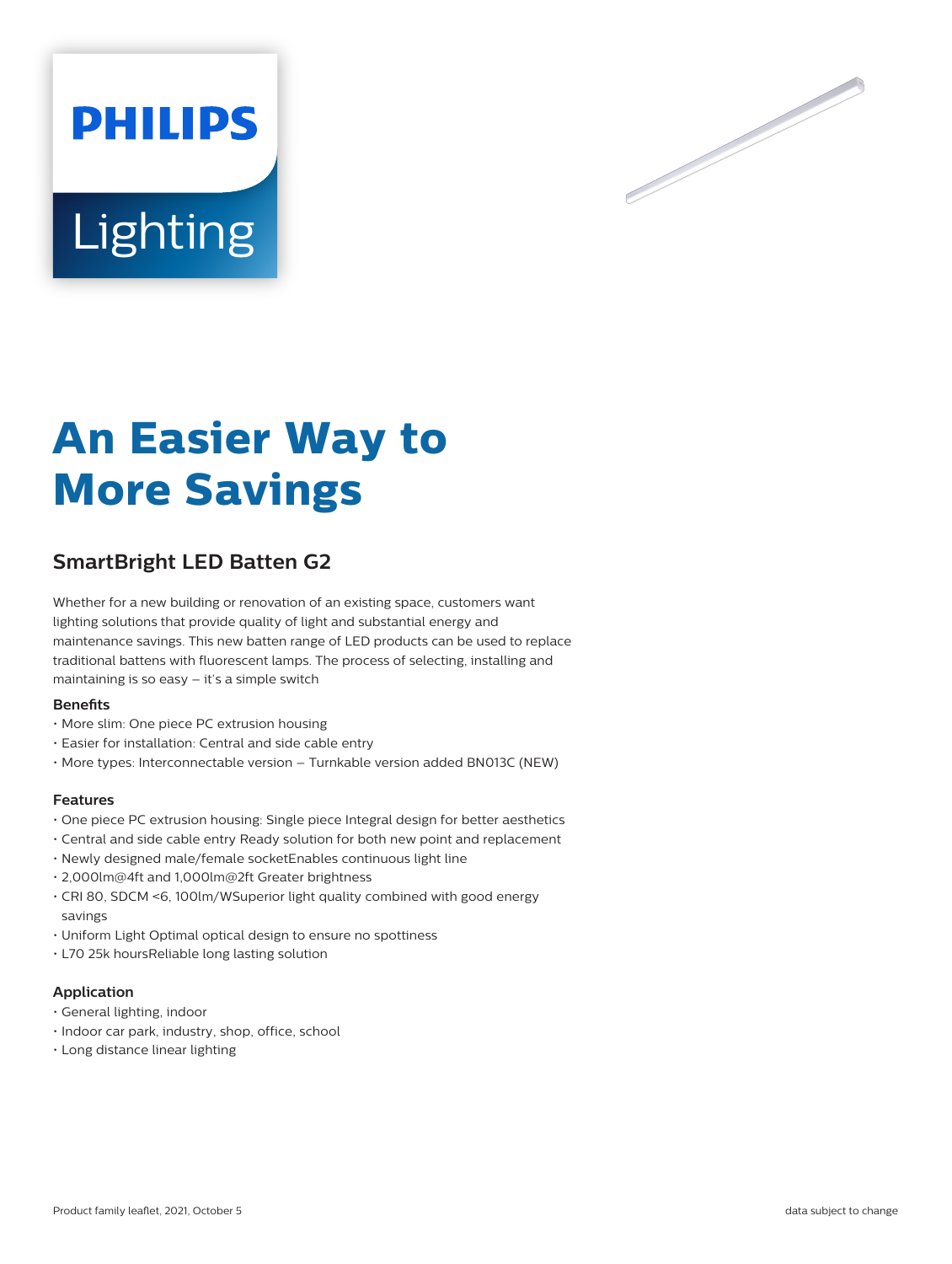## **SmartBright LED Batten G2**

**Versions**



**BN012C LED20/WW L1200 G2**

## **Product details**



**SmartBright LED batten G2 BN012C middle**



**SmartBright LED batten G2 BN012C side**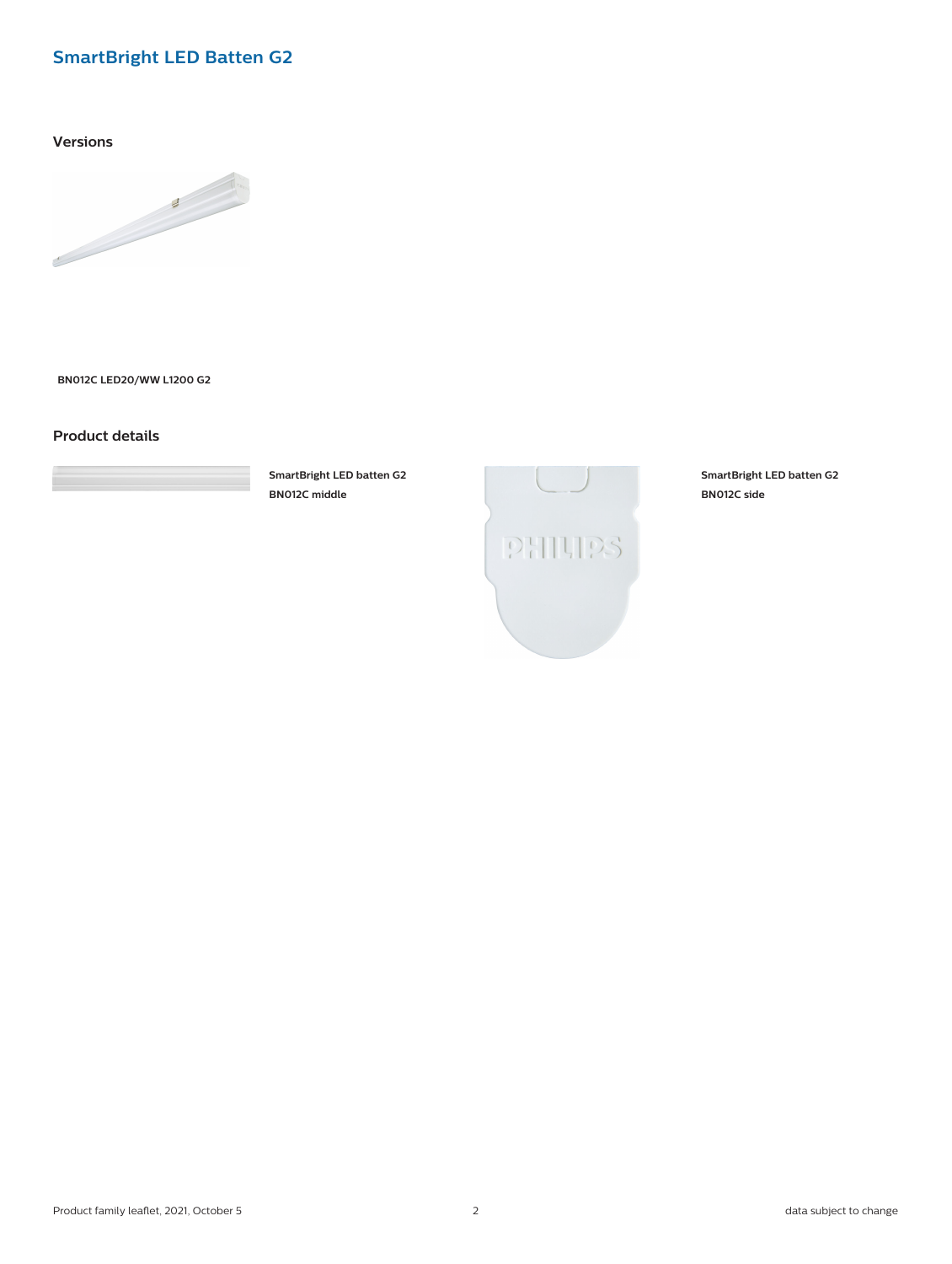# **SmartBright LED Batten G2**

| <b>Application Conditions</b>              |                 |  |
|--------------------------------------------|-----------------|--|
| Maximum dimming level                      | Not applicable  |  |
|                                            |                 |  |
| <b>Approval and Application</b>            |                 |  |
| Mech. impact protection code               | <b>IKOO</b>     |  |
| Ingress protection code                    | IP20            |  |
|                                            |                 |  |
| <b>Controls and Dimming</b>                |                 |  |
| Dimmable                                   | N <sub>0</sub>  |  |
|                                            |                 |  |
| <b>Operating and Electrical</b>            |                 |  |
| <b>Input Voltage</b>                       | 220 to 240 V    |  |
|                                            |                 |  |
| <b>General Information</b>                 |                 |  |
| CF mark                                    | CF mark         |  |
| <b>Protection class IEC</b>                | Safety class II |  |
| Optical cover/lens type                    | Polycarbonate   |  |
|                                            | linear          |  |
| Driver included                            | Yes             |  |
| Light source replaceable                   | <b>No</b>       |  |
| Number of gear units                       | One unit        |  |
| Optic type                                 | Wide beam       |  |
|                                            |                 |  |
| <b>Initial Performance (IEC Compliant)</b> |                 |  |
| <b>Initial chromaticity</b>                | SDCM<6          |  |
| Init. Colour rendering index               | $-80$           |  |
| <b>Initial LED luminaire efficacy</b>      | 100 lm/W        |  |
| Luminous flux tolerance                    | $+/-10%$        |  |
|                                            |                 |  |

## **Application Conditions**

| Order Code   | <b>Full Product Name</b> | Ambient temperature range |
|--------------|--------------------------|---------------------------|
| 911401806797 | BN012C LED20/NW L1200 G2 | +20 to +35 °C             |
| 911401806997 | BN012C LED10/WW L600 G2  | +20 to +35 °C             |
| 911401807097 | BN012C LED10/NW L600 G2  | +10 to +35 °C.            |

#### **General Information**

**Mechanical and Housing**

| Order Code   | <b>Full Product Name</b> | <b>Glow-wire test</b>            |
|--------------|--------------------------|----------------------------------|
| 911401806797 | BN012C LED20/NW L1200 G2 | Temperature 750 °C, duration 5 s |
| 911401806997 | BN012C LED10/WW L600 G2  | Temperature 650 °C, duration 5 s |

| Order Code   | <b>Full Product Name</b> | <b>Glow-wire test</b>            |
|--------------|--------------------------|----------------------------------|
| 911401807097 | BN012C LED10/NW L600 G2  | Temperature 660 °C, duration 5 s |

### **Initial Performance (IEC Compliant)**

**Colour** White

|            |                                  | Init. Corr. Colour | <b>Initial</b> | Initial input |
|------------|----------------------------------|--------------------|----------------|---------------|
| Order Code | <b>Full Product Name</b>         | <b>Temperature</b> | luminous flux  | power         |
|            | 911401806797 BN012C LED20/NW     | 4000 K             | 2000 lm        | 20 W          |
|            | L <sub>1200</sub> G <sub>2</sub> |                    |                |               |
|            | 911401806997 BN012C LED10/WW     | 3000 K             | 1000 lm        | 10 W          |
|            | L600 G2                          |                    |                |               |

| Order Code | <b>Full Product Name Temperature</b> | Init. Corr. Colour | Initial<br>luminous flux | Initial input<br>power |
|------------|--------------------------------------|--------------------|--------------------------|------------------------|
|            | 911401807097 BN012C LED10/NW         | 4000 K             | 1000 lm                  | 10 W                   |
|            | L600 G2                              |                    |                          |                        |